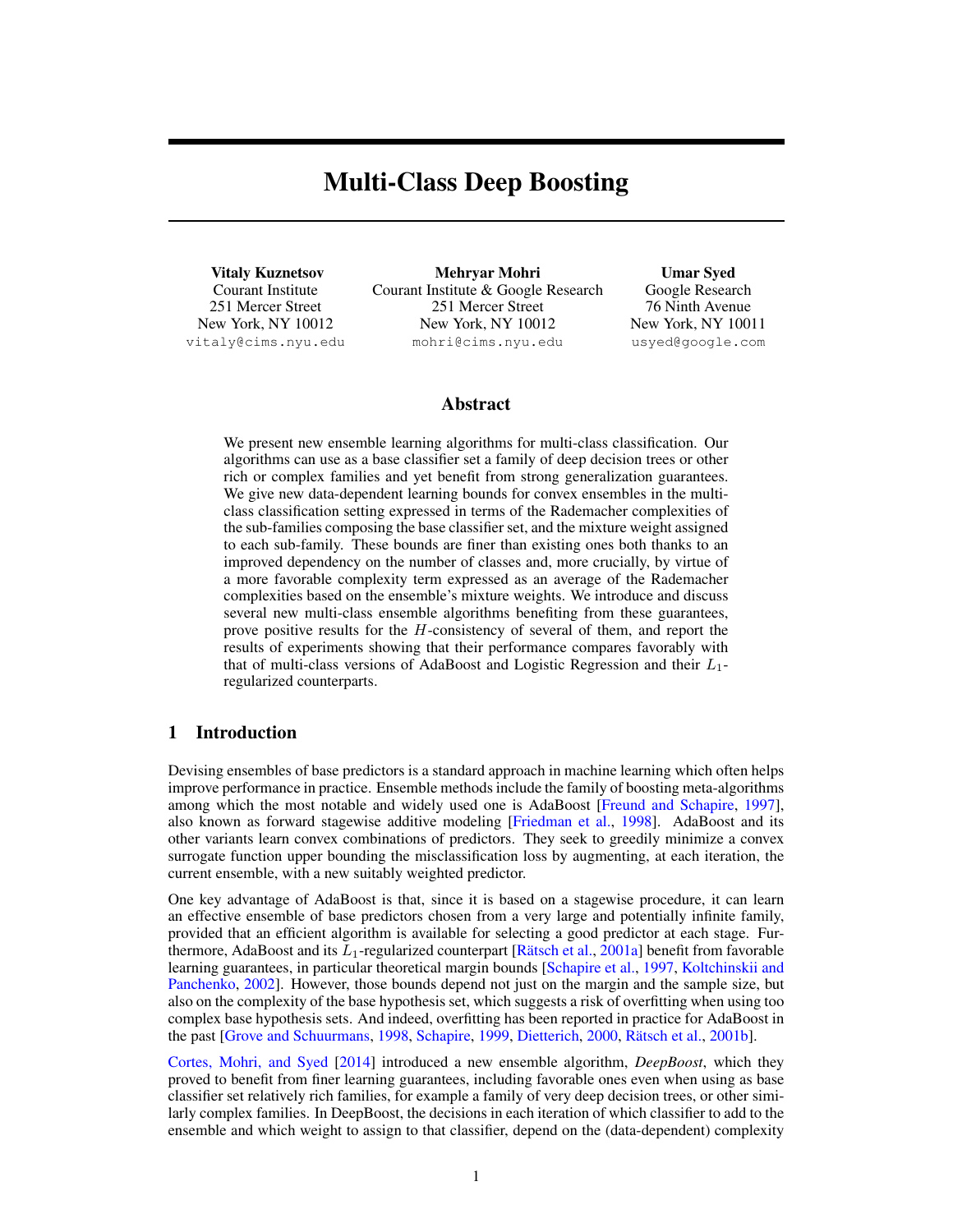of the sub-family to which the classifier belongs – one interpretation of DeepBoost is that it applies the principle of structural risk minimization to each iteration of boosting. [Cortes, Mohri, and Syed](#page-8-9) [\[2014\]](#page-8-9) further showed that empirically DeepBoost achieves a better performance than AdaBoost, Logistic Regression, and their  $L_1$ -regularized variants. The main contribution of this paper is an extension of these theoretical, algorithmic, and empirical results to the multi-class setting.

Two distinct approaches have been considered in the past for the definition and the design of boosting algorithms in the multi-class setting. One approach consists of combining base classifiers mapping each example x to an output label y. This includes the SAMME algorithm [\[Zhu et al.,](#page-8-10) [2009\]](#page-8-10) as well as the algorithm of [Mukherjee and Schapire](#page-8-11) [\[2013\]](#page-8-11), which is shown to be, in a certain sense, optimal for this approach. An alternative approach, often more flexible and more widely used in applications, consists of combining base classifiers mapping each pair  $(x, y)$  formed by an example  $x$  and a label  $y$  to a real-valued score. This is the approach adopted in this paper, which is also the one used for the design of AdaBoost.MR [\[Schapire and Singer,](#page-8-12) [1999\]](#page-8-12) and other variants of that algorithm.

In Section [2,](#page-1-0) we prove a novel generalization bound for multi-class classification ensembles that depends only on the Rademacher complexity of the hypothesis classes to which the classifiers in the ensemble belong. Our result generalizes the main result of [Cortes et al.](#page-8-9) [\[2014\]](#page-8-9) to the multi-class setting, and also represents an improvement on the multi-class generalization bound due to [Koltchinskii](#page-8-4) [and Panchenko](#page-8-4) [\[2002\]](#page-8-4), even if we disregard our finer analysis related to Rademacher complexity. In Section [3,](#page-2-0) we present several multi-class surrogate losses that are motivated by our generalization bound, and discuss and compare their functional and consistency properties. In particular, we prove that our surrogate losses are *realizable H-consistent*, a hypothesis-set-specific notion of consistency that was recently introduced by [Long and Servedio](#page-8-13) [\[2013\]](#page-8-13). Our results generalize those of [Long and](#page-8-13) [Servedio](#page-8-13) [\[2013\]](#page-8-13) and admit simpler proofs. We also present a family of multi-class DeepBoost learning algorithms based on each of these surrogate losses, and prove general convergence guarantee for them. In Section [4,](#page-6-0) we report the results of experiments demonstrating that multi-class DeepBoost outperforms AdaBoost.MR and multinomial (additive) logistic regression, as well as their  $L_1$ -norm regularized variants, on several datasets.

## <span id="page-1-0"></span>2 Multi-class data-dependent learning guarantee for convex ensembles

In this section, we present a data-dependent learning bound in the multi-class setting for convex ensembles based on multiple base hypothesis sets. Let  $X$  denote the input space. We denote by  $\mathcal{Y} = \{1, \ldots, c\}$  a set of  $c \geq 2$  classes. The label associated by a hypothesis  $f: \mathcal{X} \times \mathcal{Y} \to \mathbb{R}$  to  $x \in \mathcal{X}$  is given by  $\argmax_{y \in \mathcal{Y}} f(x, y)$ . The margin  $\rho_f(x, y)$  of the function f for a labeled example  $(x, y) \in \mathcal{X} \times \mathcal{Y}$  is defined by

$$
\rho_f(x, y) = f(x, y) - \max_{y' \neq y} f(x, y').
$$
 (1)

Thus, f misclassifies  $(x, y)$  iff  $\rho_f(x, y) \leq 0$ . We consider p families  $H_1, \ldots, H_p$  of functions mapping from  $\mathcal{X} \times \mathcal{Y}$  to  $[0, 1]$  and the ensemble family  $\mathcal{F} = \text{conv}(\bigcup_{k=1}^p H_k)$ , that is the family of functions f of the form  $f = \sum_{t=1}^{T} \alpha_t h_t$ , where  $\alpha = (\alpha_1, \dots, \alpha_T)$  is in the simplex  $\Delta$  and where, for each  $t \in [1, T]$ ,  $h_t$  is in  $H_{k_t}$  for some  $k_t \in [1, p]$ . We assume that training and test points are drawn i.i.d. according to some distribution D over  $\mathcal{X} \times \mathcal{Y}$  and denote by  $S = ((x_1, y_1), \dots, (x_m, y_m))$  a training sample of size m drawn according to  $\mathcal{D}^m$ . For any  $\rho > 0$ , the generalization error  $R(f)$ , its  $\rho$ -margin error  $R_{\rho}(f)$  and its empirical margin error are defined as follows:

$$
R(f) = \underset{(x,y)\sim \mathcal{D}}{\mathrm{E}}[1_{\rho_f(x,y)\leq 0}], \quad R_{\rho}(f) = \underset{(x,y)\sim \mathcal{D}}{\mathrm{E}}[1_{\rho_f(x,y)\leq \rho}], \text{ and } R_{S,\rho}(f) = \underset{(x,y)\sim S}{\mathrm{E}}[1_{\rho_f(x,y)\leq \rho}],
$$
\n(2)

where the notation  $(x, y) \sim S$  indicates that  $(x, y)$  is drawn according to the empirical distribution defined by S. For any family of hypotheses G mapping  $\mathcal{X} \times \mathcal{Y}$  to  $\mathbb{R}$ , we define  $\Pi_1(G)$  by

$$
\Pi_1(G) = \{x \mapsto h(x, y) \colon y \in \mathcal{Y}, h \in G\}.
$$
\n<sup>(3)</sup>

The following theorem gives a margin-based Rademacher complexity bound for learning with ensembles of base classifiers with multiple hypothesis sets. As with other Rademacher complexity learning guarantees, our bound is data-dependent, which is an important and favorable characteristic of our results.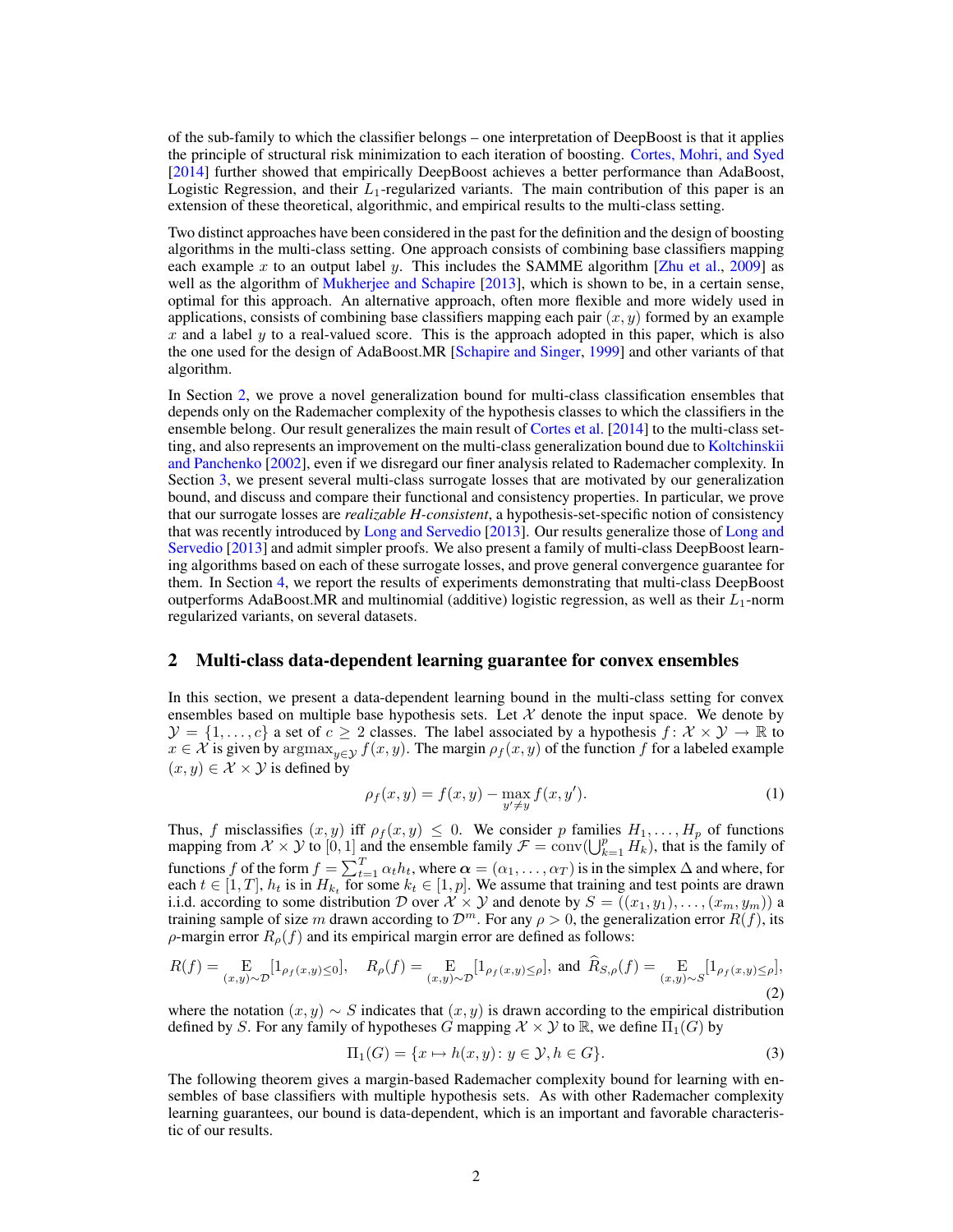**Theorem 1.** Assume  $p > 1$  and let  $H_1, \ldots, H_p$  be p families of functions mapping from  $\mathcal{X} \times \mathcal{Y}$  to [0, 1]*. Fix* ρ > 0*. Then, for any* δ > 0*, with probability at least* 1 − δ *over the choice of a sample* S *of size*  $m$  *drawn i.i.d. according to*  $D$ *, the following inequality holds for all*  $f = \sum_{t=1}^{T} \alpha_t h_t \in \mathcal{F}$ :

$$
R(f) \leq \widehat{R}_{S,\rho}(f) + \frac{8c}{\rho} \sum_{t=1}^{T} \alpha_t \Re_m(\Pi_1(H_{k_t})) + \frac{2}{c\rho} \sqrt{\frac{\log p}{m}} + \sqrt{\left[\frac{4}{\rho^2} \log\left(\frac{c^2 \rho^2 m}{4 \log p}\right)\right] \frac{\log p}{m} + \frac{\log \frac{2}{\delta}}{2m}},
$$
  
Thus,  $R(f) \leq \widehat{R}_{S,\rho}(f) + \frac{8c}{\rho} \sum_{t=1}^{T} \alpha_t \Re_m(H_{k_t}) + O\left(\sqrt{\frac{\log p}{\rho^2 m} \log\left[\frac{\rho^2 c^2 m}{4 \log p}\right]}\right).$ 

The full proof of theorem [3](#page--1-0) is given in Appendix [B.](#page--1-1) Even for  $p = 1$ , that is for the special case of a single hypothesis set, our analysis improves upon the multi-class margin bound of [Koltchinskii](#page-8-4) [and Panchenko](#page-8-4) [\[2002\]](#page-8-4) since our bound admits only a linear dependency on the number of classes  $c$  instead of a quadratic one. However, the main remarkable benefit of this learning bound is that its complexity term admits an explicit dependency on the mixture coefficients  $\alpha_t$ . It is a weighted average of Rademacher complexities with mixture weights  $\alpha_t$ ,  $t \in [1, T]$ . Thus, the second term of the bound suggests that, while some hypothesis sets  $H_k$  used for learning could have a large Rademacher complexity, this may not negatively affect generalization if the corresponding total mixture weight (sum of  $\alpha_t$ s corresponding to that hypothesis set) is relatively small. Using such potentially complex families could help achieve a better margin on the training sample.

The theorem cannot be proven via the standard Rademacher complexity analysis of [Koltchinskii and](#page-8-4) [Panchenko](#page-8-4) [\[2002\]](#page-8-4) since the complexity term of the bound would then be  $\mathfrak{R}_{m}(\text{conv}(\bigcup_{k=1}^{p} H_{k}))$  =  $\mathfrak{R}_m(\bigcup_{k=1}^p H_k)$  which does not admit an explicit dependency on the mixture weights and is lower bounded by  $\sum_{t=1}^{T} \alpha_t \Re_m(H_{k_t})$ . Thus, the theorem provides a finer learning bound than the one obtained via a standard Rademacher complexity analysis.

# <span id="page-2-0"></span>3 Algorithms

In this section, we will use the learning guarantees just described to derive several new ensemble algorithms for multi-class classification.

## 3.1 Optimization problem

Let  $H_1, \ldots, H_p$  be p disjoint families of functions taking values in [0, 1] with increasing Rademacher complexities  $\mathfrak{R}_m(H_k)$ ,  $k \in [1, p]$ . For any hypothesis  $h \in \bigcup_{k=1}^p H_k$ , we denote by  $d(h)$  the index of the hypothesis set it belongs to, that is  $h \in H_{d(h)}$ . The bound of Theorem [3](#page--1-0) holds uniformly for all  $\rho > 0$  and functions  $f \in \text{conv}(\bigcup_{k=1}^p H_k)$ . Since the last term of the bound does not depend on  $\alpha$ , it suggests selecting  $\alpha$  that would minimize:

<span id="page-2-2"></span>
$$
G(\alpha) = \frac{1}{m} \sum_{i=1}^{m} 1_{\rho_f(x_i, y_i) \le \rho} + \frac{8c}{\rho} \sum_{t=1}^{T} \alpha_t r_t,
$$

where  $r_t = \Re_m(H_{d(h_t)})$  and  $\alpha \in \Delta$ .<sup>[1](#page-2-1)</sup> Since for any  $\rho > 0$ , f and  $f/\rho$  admit the same generalization error, we can instead search for  $\alpha \geq 0$  with  $\sum_{t=1}^{T} \alpha_t \leq 1/\rho$ , which leads to

$$
\min_{\alpha \ge 0} \frac{1}{m} \sum_{i=1}^{m} 1_{\rho_f(x_i, y_i) \le 1} + 8c \sum_{t=1}^{T} \alpha_t r_t \quad \text{s.t.} \sum_{t=1}^{T} \alpha_t \le \frac{1}{\rho}.
$$
 (4)

The first term of the objective is not a convex function of  $\alpha$  and its minimization is known to be computationally hard. Thus, we will consider instead a convex upper bound. Let  $u \mapsto \Phi(-u)$ be a non-increasing convex function upper-bounding  $u \mapsto 1_{u\leq 0}$  over R.  $\Phi$  may be selected to be

<span id="page-2-1"></span><sup>&</sup>lt;sup>1</sup> The condition  $\sum_{t=1}^{T} \alpha_t = 1$  of Theorem [3](#page--1-0) can be relaxed to  $\sum_{t=1}^{T} \alpha_t \le 1$ . To see this, use for example a null hypothesis ( $h_t = 0$  for some t).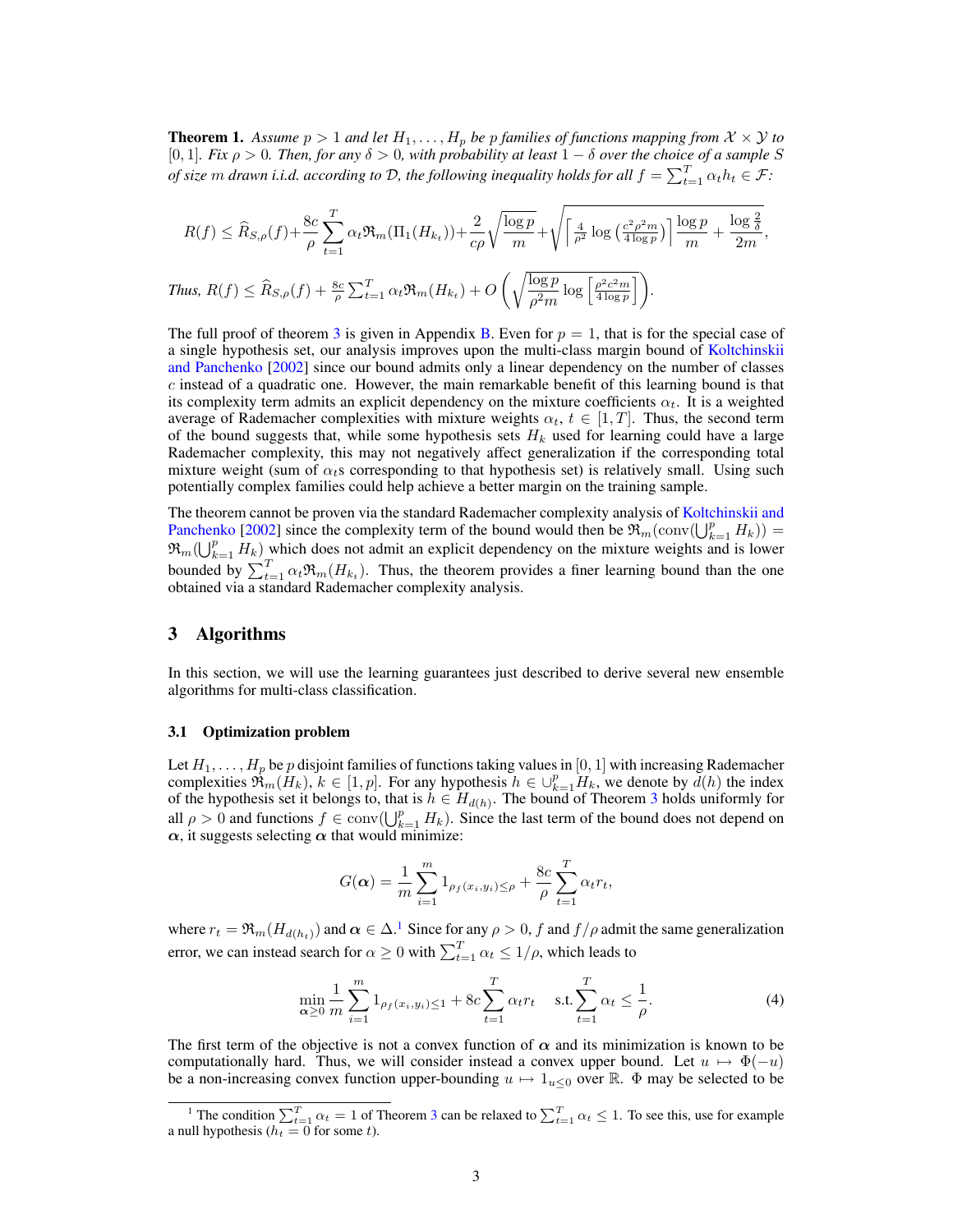for example the exponential function as in AdaBoost [\[Freund and Schapire,](#page-8-0) [1997\]](#page-8-0) or the logistic function. Using such an upper bound, we obtain the following convex optimization problem:

<span id="page-3-1"></span>
$$
\min_{\alpha \ge 0} \frac{1}{m} \sum_{i=1}^{m} \Phi\left(1 - \rho_f(x_i, y_i)\right) + \lambda \sum_{t=1}^{T} \alpha_t r_t \quad \text{s.t.} \sum_{t=1}^{T} \alpha_t \le \frac{1}{\rho},\tag{5}
$$

where we introduced a parameter  $\lambda \geq 0$  controlling the balance between the magnitude of the values taken by function  $\Phi$  and the second term.<sup>[2](#page-3-0)</sup> Introducing a Lagrange variable  $\beta \geq 0$  associated to the constraint in [\(5\)](#page-3-1), the problem can be equivalently written as

$$
\min_{\alpha \geq 0} \frac{1}{m} \sum_{i=1}^m \Phi\Big(1 - \min_{y \neq y_i} \Big[ \sum_{t=1}^T \alpha_t h_t(x_i, y_i) - \alpha_t h_t(x_i, y) \Big] \Big) + \sum_{t=1}^T (\lambda r_t + \beta) \alpha_t.
$$

Here,  $\beta$  is a parameter that can be freely selected by the algorithm since any choice of its value is equivalent to a choice of  $\rho$  in [\(5\)](#page-3-1). Since  $\Phi$  is a non-decreasing function, the problem can be equivalently written as

$$
\min_{\alpha \geq 0} \frac{1}{m} \sum_{i=1}^m \max_{y \neq y_i} \Phi\Big(1 - \Big[\sum_{t=1}^T \alpha_t h_t(x_i, y_i) - \alpha_t h_t(x_i, y)\Big]\Big) + \sum_{t=1}^T (\lambda r_t + \beta) \alpha_t.
$$

Let  $\{h_1, \ldots, h_N\}$  be the set of distinct base functions, and let  $F_{\text{max}}$  be the objective function based on that expression:

$$
F_{\max}(\boldsymbol{\alpha}) = \frac{1}{m} \sum_{i=1}^{m} \max_{y \neq y_i} \Phi\left(1 - \sum_{j=1}^{N} \alpha_j h_j(x_i, y_i, y)\right) + \sum_{j=1}^{N} \Lambda_j \alpha_j,
$$
\n(6)

with  $\alpha = (\alpha_1, \dots, \alpha_N) \in \mathbb{R}^N$ ,  $h_j(x_i, y_i, y) = h_j(x_i, y_i) - h_j(x_i, y)$ , and  $\Lambda_j = \lambda r_j + \beta$  for all  $j \in$ [1, N]. Then, our optimization problem can be rewritten as  $\min_{\alpha \geq 0} F_{\max}(\alpha)$ . This defines a convex optimization problem since the domain  $\{\alpha \geq 0\}$  is a convex set and since  $F_{\text{max}}$  is convex: each term of the sum in its definition is convex as a pointwise maximum of convex functions (composition of the convex function  $\Phi$  with an affine function) and the second term is a linear function of  $\alpha$ . In general,  $F_{\text{max}}$  is not differentiable even when  $\Phi$  is, but, since it is convex, it admits a sub-differential at every point. Additionally, along each direction,  $F_{\text{max}}$  admits left and right derivatives both nonincreasing and a differential everywhere except for a set that is at most countable.

#### 3.2 Alternative objective functions

We now consider the following three natural upper bounds on  $F_{\text{max}}$  which admit useful properties that we will discuss later, the third one valid when  $\Phi$  can be written as the composition of two function  $\Phi_1$  and  $\Phi_2$  with  $\Phi_1$  a non-increasing function:

$$
F_{sum}(\alpha) = \frac{1}{m} \sum_{i=1}^{m} \sum_{y \neq y_i} \Phi\left(1 - \sum_{j=1}^{N} \alpha_j h_j(x_i, y_i, y)\right) + \sum_{j=1}^{N} \Lambda_j \alpha_j
$$
(7)

$$
F_{\text{maxsum}}(\boldsymbol{\alpha}) = \frac{1}{m} \sum_{i=1}^{m} \Phi\left(1 - \sum_{j=1}^{N} \alpha_j \rho_{h_j}(x_i, y_i)\right) + \sum_{j=1}^{N} \Lambda_j \alpha_j \tag{8}
$$

$$
F_{\text{compsum}}(\boldsymbol{\alpha}) = \frac{1}{m} \sum_{i=1}^{m} \Phi_1 \Big( \sum_{y \neq y_i} \Phi_2 \Big( 1 - \sum_{j=1}^{N} \alpha_j \mathsf{h}_j(x_i, y_i, y) \Big) \Big) + \sum_{j=1}^{N} \Lambda_j \alpha_j.
$$
 (9)

 $F_{\text{sum}}$  is obtained from  $F_{\text{max}}$  simply by replacing in the definition of  $F_{\text{max}}$  the max operator by a sum. Clearly, function  $F_{sum}$  is convex and inherits the differentiability properties of  $\Phi$ . A drawback of  $F_{\text{sum}}$  is that for problems with very large c as in structured prediction, the computation of the sum

<span id="page-3-0"></span><sup>&</sup>lt;sup>2</sup>Note that this is a standard practice in the field of optimization. The optimization problem in [\(4\)](#page-2-2) is equivalent to a vector optimization problem, where  $(\sum_{i=1}^m 1_{\rho_f(x_i,y_i)\leq 1},\sum_{t=1}^T \alpha_t r_t)$  is minimized over  $\alpha$ . The latter problem can be scalarized leading to the introduction of a parameter  $\lambda$  in [\(5\)](#page-3-1).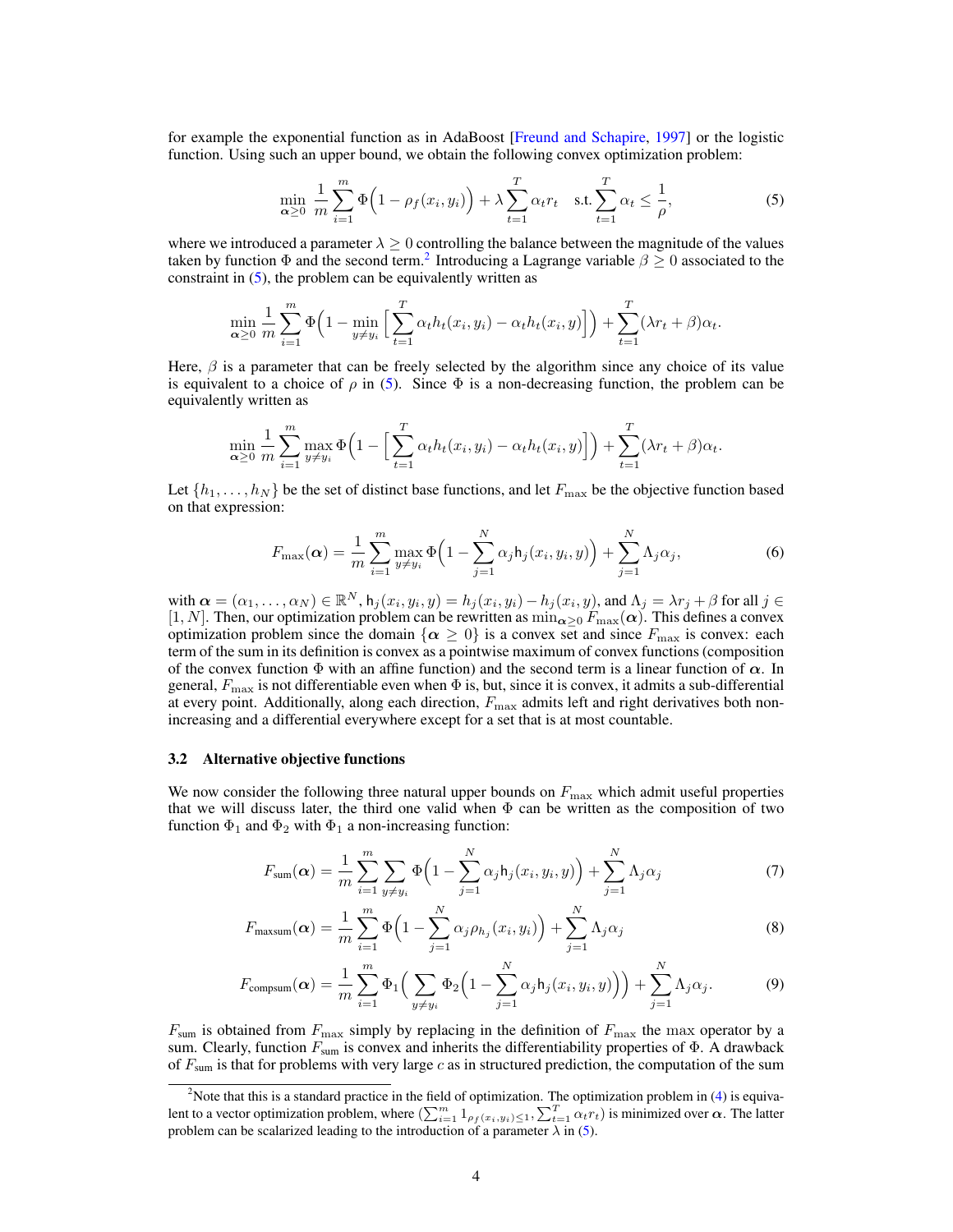may require resorting to approximations.  $F_{\text{maxsum}}$  is obtained from  $F_{\text{max}}$  by noticing that, by the sub-additivity of the max operator, the following inequality holds:

$$
\max_{y \neq y_i} \sum_{j=1}^N -\alpha_j \mathsf{h}_j(x_i, y_i, y) \leq \sum_{j=1}^N \max_{y \neq y_i} -\alpha_j \mathsf{h}_j(x_i, y_i, y) = \sum_{j=1}^N \alpha_j \rho_{h_j}(x_i, y_i).
$$

As with  $F_{\text{sum}}$ , function  $F_{\text{maxsum}}$  is convex and admits the same differentiability properties as  $\Phi$ . Unlike  $F_{\text{sum}}$ ,  $F_{\text{maxsum}}$  does not require computing a sum over the classes. Furthermore, note that the expressions  $\rho_{h_j}(x_i, y_i), i \in [1, m]$ , can be pre-computed prior to the application of any optimization algorithm. Finally, for  $\Phi = \Phi_1 \circ \Phi_2$  with  $\Phi_1$  non-increasing, the max operator can be replaced by a sum before applying  $\phi_1$ , as follows:

$$
\max_{y \neq y_i} \Phi\Big(1 - f(x_i, y_i, y)\Big) = \Phi_1\Big(\max_{y \neq y_i} \Phi_2\big(1 - f(x_i, y_i, y)\big)\Big) \leq \Phi_1\Big(\sum_{y \neq y_i} \Phi_2\big(1 - f(x_i, y_i, y)\big)\Big),
$$

where  $f(x_i, y_i, y) = \sum_{j=1}^{N} \alpha_j h_j(x_i, y_i, y)$ . This leads to the definition of  $F_{\text{compsum}}$ .

In Appendix [C,](#page--1-2) we discuss the consistency properties of the loss functions just introduced. In particular, we prove that the loss functions associated to  $F_{\text{max}}$  and  $F_{\text{sum}}$  are *realizable* H-consistent (see [Long and Servedio](#page-8-13) [\[2013\]](#page-8-13)) in the common cases where the exponential or logistic losses are used and that, similarly, in the common case where  $\Phi_1(u) = \log(1+u)$  and  $\Phi_2(u) = \exp(u+1)$ , the loss function associated to  $F_{\text{compsum}}$  is H-consistent.

Furthermore, in Appendix [D,](#page--1-3) we show that, under some mild assumptions, the objective functions we just discussed are essentially within a constant factor of each other. Moreover, in the case of binary classification all of these objectives coincide.

#### 3.3 Multi-class DeepBoost algorithms

In this section, we discuss in detail a family of multi-class DeepBoost algorithms, which are derived by application of coordinate descent to the objective functions discussed in the previous paragraphs. We will assume that  $\Phi$  is differentiable over  $\mathbb R$  and that  $\Phi'(u) \neq 0$  for all u. This condition is not necessary, in particular, our presentation can be extended to non-differentiable functions such as the hinge loss, but it simplifies the presentation. In the case of the objective function  $F_{\text{maxsum}}$ , we will assume that both  $\Phi_1$  and  $\Phi_2$ , where  $\Phi = \Phi_1 \circ \Phi_2$ , are differentiable. Under these assumptions,  $F_{\text{sum}}$ ,  $F_{\text{maxsum}}$ , and  $F_{\text{comsum}}$  are differentiable.  $F_{\text{max}}$  is not differentiable due to the presence of the max operators in its definition, but it admits a sub-differential at every point.

For convenience, let  $\alpha_t = (\alpha_{t,1}, \dots, \alpha_{t,N})^\top$  denote the vector obtained after  $t \ge 1$  iterations and let  $\alpha_0 = 0$ . Let  $e_k$  denote the kth unit vector in  $\mathbb{R}^N$ ,  $k \in [1, N]$ . For a differentiable objective F, we denote by  $F'(\alpha, e_j)$  the directional derivative of F along the direction  $e_j$  at  $\alpha$ . Our coordinate descent algorithm consists of first determining the direction of maximal descent, that is  $k = \arg \max_{j \in [1,N]} |F'(\alpha_{t-1}, \mathbf{e}_j)|$ , next of determining the best step  $\eta$  along that direction that preserves non-negativity of  $\alpha$ ,  $\eta = \operatorname{argmin}_{\alpha_{t-1}+\eta e_k>0} F(\alpha_{t-1}+\eta e_k)$ , and updating  $\alpha_{t-1}$  to  $\alpha_t = \alpha_{t-1} + \eta \mathbf{e}_k$ . We will refer to this method as *projected coordinate descent*. The following theorem provides a convergence guarantee for our algorithms in that case.

<span id="page-4-0"></span>**Theorem 2.** Assume that  $\Phi$  is twice differentiable and that  $\Phi''(u) > 0$  for all  $u \in \mathbb{R}$ . Then, the *projected coordinate descent algorithm applied to* F *converges to the solution* α<sup>∗</sup> *of the optimization*  $\max_{\alpha>0} F(\alpha)$  *for*  $F = F_{sum}$ ,  $F = F_{maxsum}$ , or  $F = F_{compsum}$ . If additionally  $\Phi$  is strongly convex *over the path of the iterates*  $\alpha_t$ *, then there exists*  $\tau > 0$  *and*  $\gamma > 0$  *such that for all*  $t > \tau$ *,* 

$$
F(\boldsymbol{\alpha}_{t+1}) - F(\boldsymbol{\alpha}^*) \le (1 - \frac{1}{\gamma})(F(\boldsymbol{\alpha}_t) - F(\boldsymbol{\alpha}^*)). \tag{10}
$$

The proof is given in Appendix [I](#page--1-4) and is based on the results of [Luo and Tseng](#page-8-14)  $[1992]$ . The theorem can in fact be extended to the case where instead of the best direction, the derivative for the direction selected at each round is within a constant threshold of the best [\[Luo and Tseng,](#page-8-14) [1992\]](#page-8-14). The conditions of Theorem [2](#page-4-0) hold for many cases in practice, in particular in the case of the exponential loss ( $\Phi = \exp$ ) or the logistic loss ( $\Phi(-x) = \log_2(1 + e^{-x})$ ). In particular, linear convergence is guaranteed in those cases since both the exponential and logistic losses are strongly convex over a compact set containing the converging sequence of  $\alpha_t$ s.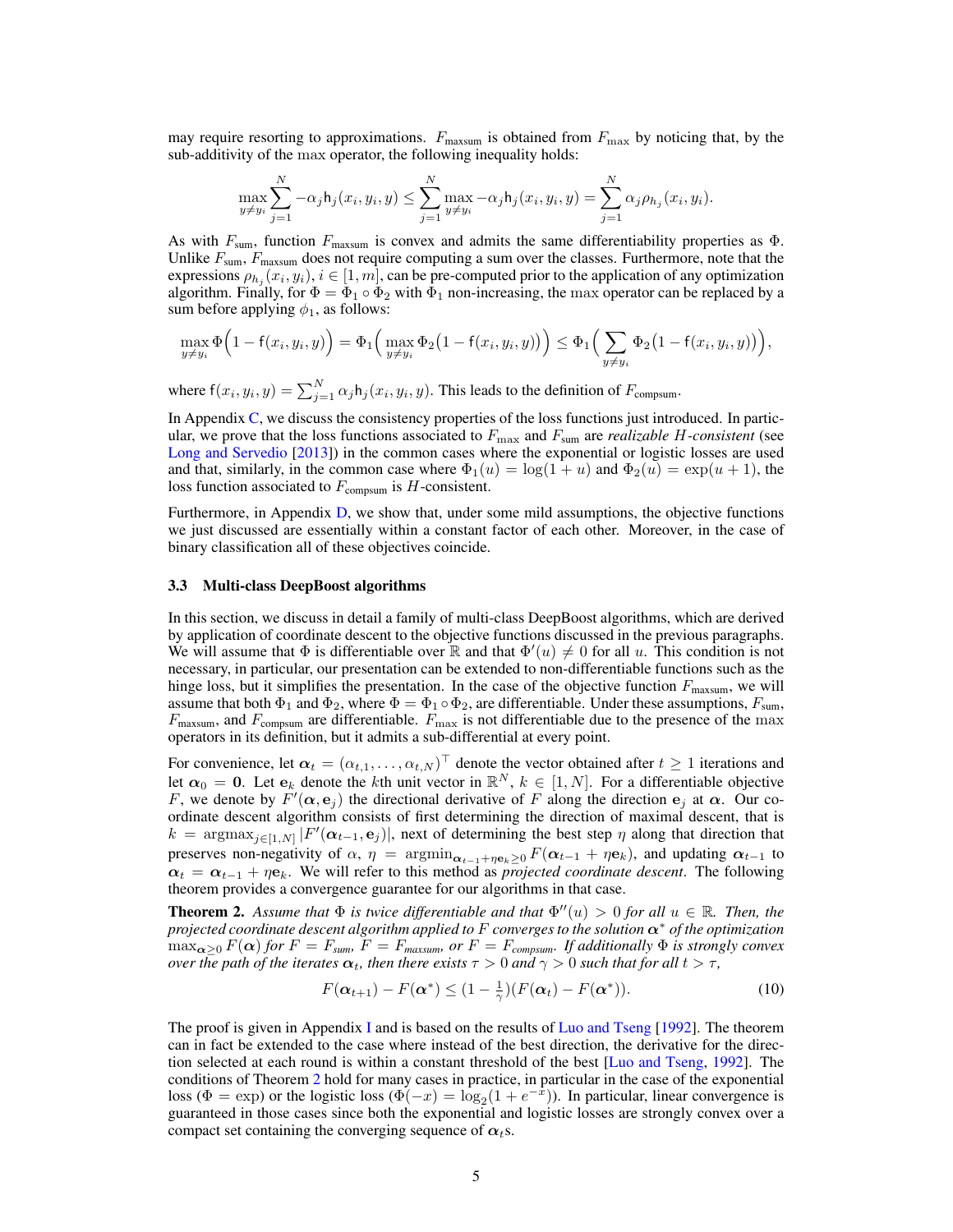$\text{MDEEPBoostSum}(S = ((x_1, y_1), \ldots, (x_m, y_m)))$ 1 for  $i \leftarrow 1$  to m do<br>2 for  $y \in \mathcal{V}$ 2 for  $y \in \mathcal{Y} - \{y_i\}$  do 3<br>4 for  $t \leftarrow 1$  to T do<br>4 5  $k \leftarrow \operatornamewithlimits{argmin}_{j \in [1,N]} \epsilon_{t,j} + \frac{\Lambda_j m}{2S_t}$  $2S_t$ 6 if  $((1 - \epsilon_{t,k})e^{\alpha_{t-1,k}} - \epsilon_{t,k}e^{-\alpha_{t-1,k}} < \frac{\Lambda_k m}{S_t})$  then 7  $\eta_t \leftarrow -\alpha_{t-1,k}$ 8 **else**  $\eta_t \leftarrow \log \left[ -\frac{\Lambda_k m}{2\epsilon_t S_t} + \sqrt{\left[ \frac{\Lambda_k m}{2\epsilon_t S_t} \right]^2 + \frac{1-\epsilon_t}{\epsilon_t}} \right]$ 9  $\boldsymbol{\alpha}_t \leftarrow \boldsymbol{\alpha}_{t-1} + \bar{\eta}_t \mathbf{e}_k$ 10  $S_{t+1} \leftarrow \sum_{i=1}^{m} \sum_{y \neq y_i} \Phi'(1 - \sum_{j=1}^{N} \alpha_{t,j} \mathsf{h}_j(x_i, y_i, y))$ 11 for  $i \leftarrow 1$  to m do 12 **for**  $y \in \mathcal{Y} - \{y_i\}$  do 13  $\mathcal{D}_{t+1}(i, y) \leftarrow \frac{\Phi' \left(1 - \sum_{j=1}^{N} \alpha_{t,j} \mathbf{h}_j(x_i, y_i, y)\right)}{S_{t+1}}$  $S_{t+1}$ 14  $f \leftarrow \sum_{j=1}^{N} \alpha_{t,j} h_j$ 15 return  $\check{f}$ 

<span id="page-5-1"></span>Figure 1: Pseudocode of the MDeepBoostSum algorithm for both the exponential loss and the logistic loss. The expression of the weighted error  $\epsilon_{t,j}$  is given in [\(12\)](#page-5-0).

We will refer to the algorithm defined by projected coordinate descent applied to  $F_{\text{sum}}$  by MDeep-BoostSum, to  $F_{\text{maxsum}}$  by MDeepBoostMaxSum, to  $F_{\text{compsum}}$  by MDeepBoostCompSum, and to  $F_{\text{max}}$  by MDeepBoostMax. In the following, we briefly describe MDeepBoostSum, including its pseudocode. We give a detailed description of all of these algorithms in the supplementary material: MDeepBoostSum (Appendix [E\)](#page--1-5), MDeepBoostMaxSum (Appendix [F\)](#page--1-6), MDeepBoostCompSum (Appendix [G\)](#page--1-7), MDeepBoostMax (Appendix [H\)](#page--1-2).

Define  $f_{t-1} = \sum_{j=1}^{N} \alpha_{t-1,j} h_j$ . Then,  $F_{sum}(\alpha_{t-1})$  can be rewritten as follows:

$$
F_{\text{sum}}(\alpha_{t-1}) = \frac{1}{m} \sum_{i=1}^{m} \sum_{y \neq y_i} \Phi\Big(1 - f_{t-1}(x_i, y_i, y)\Big) + \sum_{j=1}^{N} \Lambda_j \alpha_{t-1,j}.
$$

For any  $t \in [1, T]$ , we denote by  $\mathcal{D}_t$  the distribution over  $[1, m] \times [1, c]$  defined for all  $i \in [1, m]$  and  $y \in \mathcal{Y} - \{y_i\}$  by

<span id="page-5-0"></span>
$$
\mathcal{D}_t(i, y) = \frac{\Phi'(1 - f_{t-1}(x_i, y_i, y))}{S_t},\tag{11}
$$

where  $S_t$  is a normalization factor,  $S_t = \sum_{i=1}^m \sum_{y \neq y_i} \Phi'(1 - f_{t-1}(x_i, y_i, y))$ . For any  $j \in [1, N]$ and  $s \in [1, T]$ , we also define the weighted error  $\epsilon_{s,j}$  as follows:

$$
\epsilon_{s,j} = \frac{1}{2} \Big[ 1 - \underset{(i,y) \sim \mathcal{D}_s}{\mathbb{E}} \Big[ \mathsf{h}_j(x_i, y_i, y) \Big] \Big]. \tag{12}
$$

Figure [1](#page-5-1) gives the pseudocode of the MDeepBoostSum algorithm. The details of the derivation of the expressions are given in Appendix [E.](#page--1-5) In the special cases of the exponential loss ( $\Phi(-u)$ ) =  $\exp(-u)$ ) or the logistic loss  $(\Phi(-u) = \log_2(1 + \exp(-u))$ , a closed-form expression is given for the step size (lines 6-8), which is the same in both cases (see Sections [E.2.1](#page--1-8) and [E.2.2\)](#page--1-9). In the generic case, the step size can be found using a line search or other numerical methods.

The algorithms presented above have several connections with other boosting algorithms, particularly in the absence of regularization. We discuss these connections in detail in Appendix [K.](#page--1-10)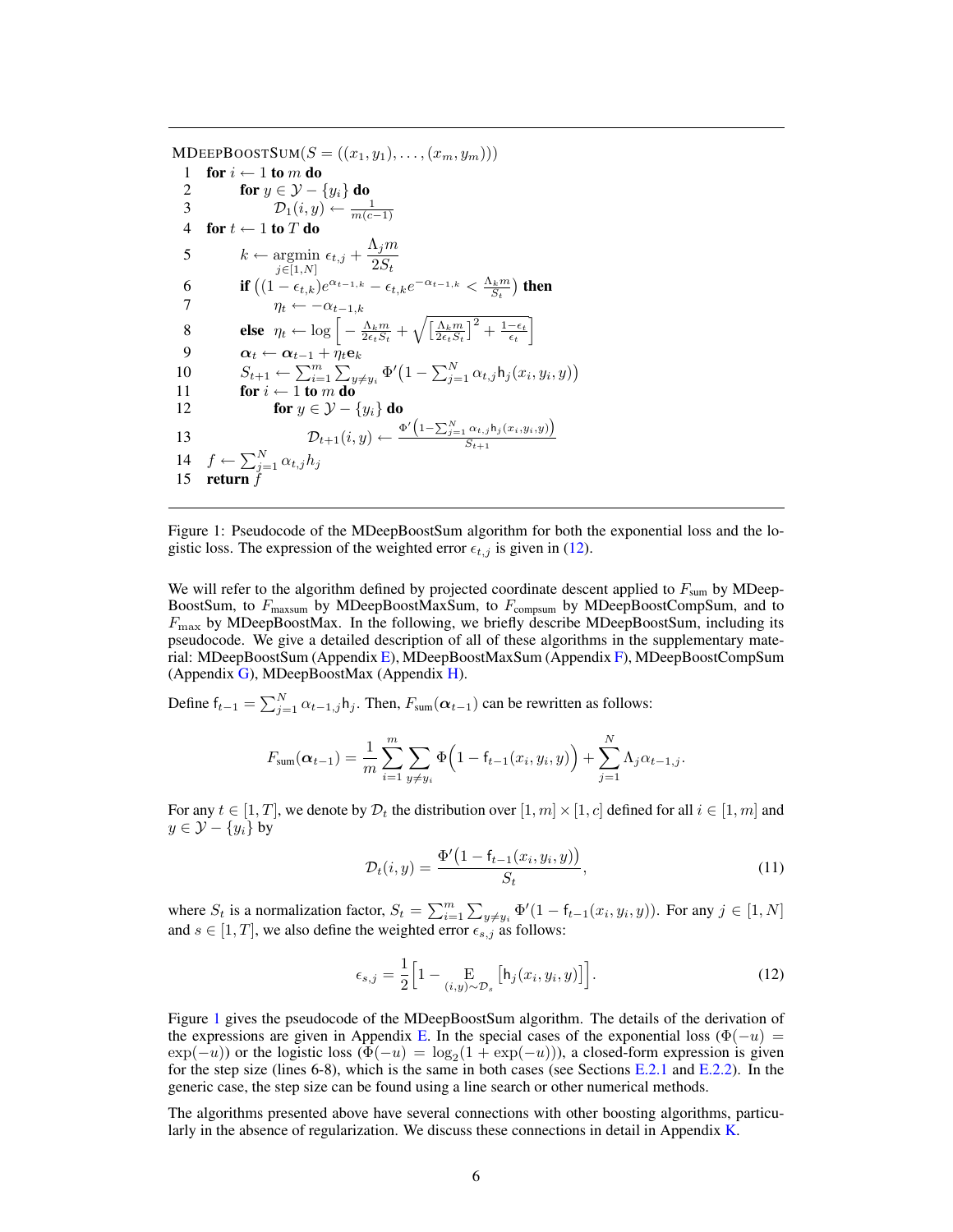## <span id="page-6-0"></span>4 Experiments

The algorithms presented in the previous sections can be used with a variety of different base classifier sets. For our experiments, we used multi-class binary decision trees. A multi-class binary decision tree in dimension d can be defined by a pair  $(t, h)$ , where t is a binary tree with a variablethreshold question at each internal node, e.g.,  $X_j \le \theta$ ,  $j \in [1, d]$ , and  $\mathbf{h} = (h_i)_{i \in \text{Leaves}(\mathbf{t})}$  a vector of distributions over the leaves Leaves(t) of t. At any leaf  $l \in$  Leaves(t),  $h_l(y) \in [0,1]$  for all  $y \in \mathcal{Y}$ and  $\sum_{y \in \mathcal{Y}} h_l(y) = 1$ . For convenience, we will denote by  $\mathsf{t}(x)$  the leaf  $l \in \text{Leaves}(\mathsf{t})$  associated to x by t. Thus, the score associated by  $(t, h)$  to a pair  $(x, y) \in \mathcal{X} \times \mathcal{Y}$  is  $h_l(y)$  where  $l = t(x)$ .

Let  $\mathcal{T}_n$  denote the family of all multi-class decision trees with n internal nodes in dimension d. In Appendix [J,](#page--1-2) we derive the following upper bound on the Rademacher complexity of  $\mathcal{T}_n$ :

<span id="page-6-1"></span>
$$
\Re(\Pi_1(\mathcal{T}_n)) \le \sqrt{\frac{(4n+2)\log_2(d+2)\log(m+1)}{m}}.\tag{13}
$$

All of the experiments in this section use  $\mathcal{T}_n$  as the family of base hypothesis sets (parametrized by n). Since  $\mathcal{T}_n$  is a very large hypothesis set when n is large, for the sake of computational efficiency we make a few approximations. First, although our MDeepBoost algorithms were derived in terms of Rademacher complexity, we use the upper bound in Eq. [\(13\)](#page-6-1) in place of the Rademacher complexity (thus, in Algorithm [1](#page-5-1) we let  $\Lambda_n = \lambda B_n + \beta$ , where  $B_n$  is the bound given in Eq. [\(13\)](#page-6-1)). Secondly, instead of exhaustively searching for the best decision tree in  $\mathcal{T}_n$  for each possible size n, we use the following greedy procedure: Given the best decision tree of size n (starting with  $n = 1$ ), we find the best decision tree of size  $n+1$  that can be obtained by splitting one leaf, and continue this procedure until some maximum depth  $K$ . Decision trees are commonly learned in this manner, and so in this context our Rademacher-complexity-based bounds can be viewed as a novel stopping criterion for decision tree learning. Let  $H_K^*$  be the set of trees found by the greedy algorithm just described. In each iteration t of MDeepBoost, we select the best tree in the set  $H_K^* \cup \{h_1, \ldots, h_{t-1}\}$ , where  $h_1, \ldots, h_{t-1}$  are the trees selected in previous iterations.

While we described many objective functions that can be used as the basis of a multi-class deep boosting algorithm, the experiments in this section focus on algorithms derived from  $F_{\text{sum}}$ . We also refer the reader to Table [3](#page--1-11) in [A](#page--1-12)ppendix A for results of experiments with  $F_{\text{compsum}}$  objective functions. The  $F_{\text{sum}}$  and  $F_{\text{comparison}}$  objectives combine several advantages that suggest they will perform well empirically.  $F_{\text{sum}}$  is consistent and both  $F_{\text{sum}}$  and  $F_{\text{compsum}}$  are (by Theorem [4\)](#page--1-13) H-consistent. Also, unlike  $F_{\text{max}}$  both of these objectives are differentiable, and therefore the convergence guaran-tee in Theorem [2](#page-4-0) applies. Our preliminary findings also indicate that algorithms based on  $F_{\text{sum}}$  and  $F_{\text{compsum}}$  objectives perform better than those derived from  $F_{\text{max}}$  and  $F_{\text{maxsum}}$ . All of our objective functions require a choice for  $\Phi$ , the loss function. Since [Cortes et al.](#page-8-9) [\[2014\]](#page-8-9) reported comparable results for exponential and logistic loss for the binary version of DeepBoost, we let  $\Phi$  be the exponential loss in all of our experiments with MDeepBoostSum. For MDeepBoostCompSum we select  $\Phi_1(u) = \log_2(1+u)$  and  $\Phi_2(-u) = \exp(-u)$ .

In our experiments, we used 8 UCI data sets: abalone, handwritten, letters, pageblocks, pendigits, satimage, statlog and yeast – see more details on these datasets in Table [4,](#page--1-14) Ap-pendix [L.](#page--1-15) In Appendix [K,](#page--1-10) we explain that when  $\lambda = \beta = 0$  then MDeepBoostSum is equivalent to AdaBoost.MR. Also, if we set  $\lambda = 0$  and  $\beta \neq 0$  then the resulting algorithm is an  $L_1$ -norm regularized variant of AdaBoost.MR. We compared MDeepBoostSum to these two algorithms, with the results also reported in Table [1](#page-7-0) and Table [2](#page--1-11) in Appendix [A.](#page--1-12) Likewise, we compared MDeepBoost-CompSum with multinomial (additive) logistic regression, LogReg, and its  $L_1$ -regularized version LogReg-L1, which, as discussed in Appendix [K,](#page--1-10) are equivalent to MDeepBoostCompSum when  $\lambda = \beta = 0$  and  $\lambda = 0$ ,  $\beta \ge 0$  respectively. Finally, we remark that it can be argued that the parameter optimization procedure (described below) significantly extends AdaBoost.MR since it effectively implements structural risk minimization: for each tree depth, the empirical error is minimized and we choose the depth to achieve the best generalization error.

All of these algorithms use maximum tree depth  $K$  as a parameter.  $L_1$ -norm regularized versions admit two parameters: K and  $\beta \geq 0$ . Deep boosting algorithms have a third parameter,  $\lambda \geq 0$ . To set these parameters, we used the following parameter optimization procedure: we randomly partitioned each dataset into 4 folds and, for each tuple  $(\lambda, \beta, K)$  in the set of possible parameters (described below), we ran MDeepBoostSum, with a different assignment of folds to the training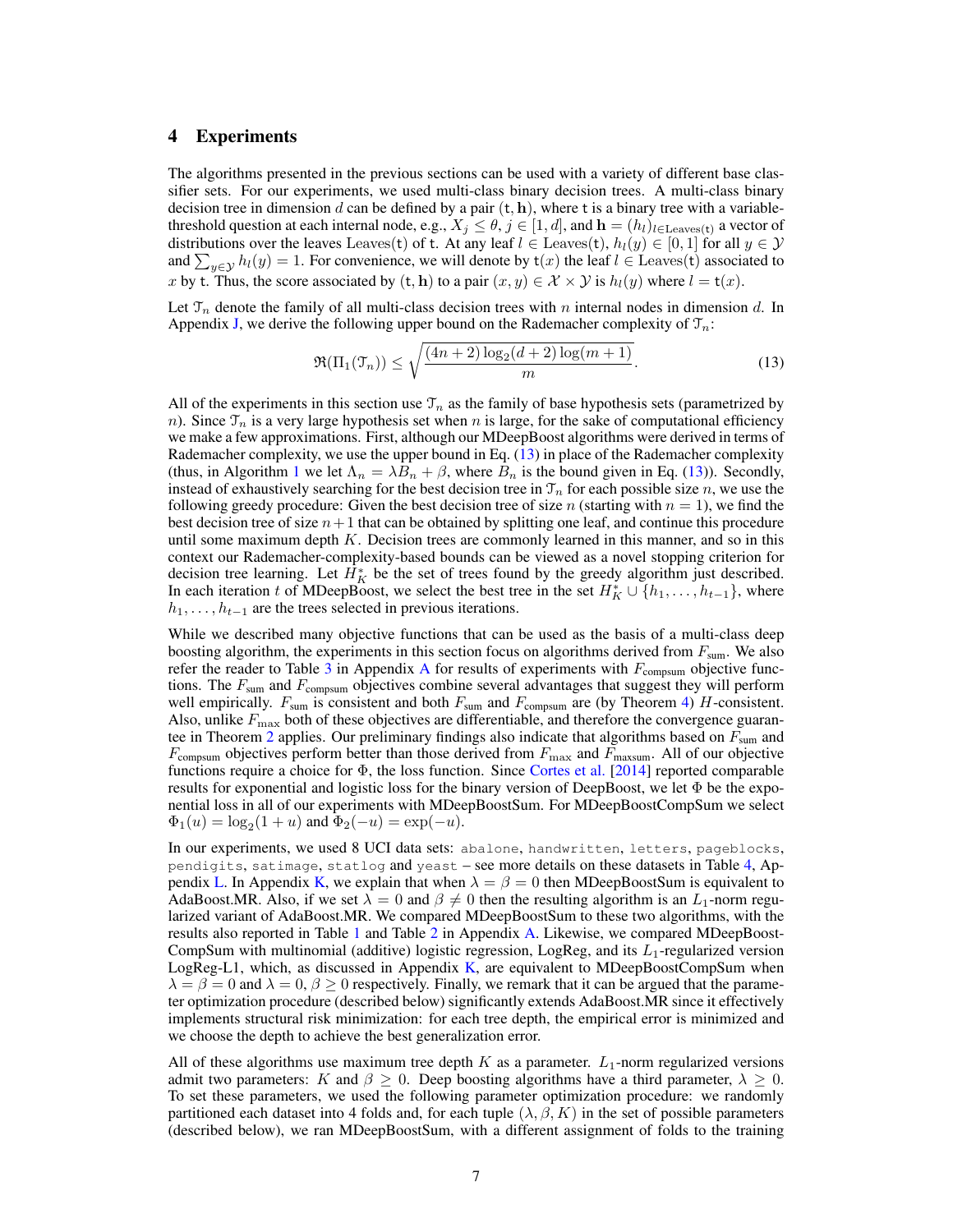<span id="page-7-0"></span>

| abalone   | AB.MR    | $AB.MR-I.1$ | MDeepBoost        | handwritten | AB.MR    | $AB.MR-I.1$ | MDeepBoost        |
|-----------|----------|-------------|-------------------|-------------|----------|-------------|-------------------|
| Error     | 0.739    | 0.737       | 0.735             | Error       | 0.024    | 0.025       | 0.021             |
| (std dev) | (0.0016) | (0.0065)    | (0.0045)          | (std dev)   | (0.0011) | (0.0018)    | (0.0015)          |
|           |          |             |                   |             |          |             |                   |
| letters   | AB.MR    | $AB.MR-L1$  | <b>MDeepBoost</b> | pageblocks  | AB.MR    | $AB.MR-L1$  | MDeepBoost        |
| Error     | 0.065    | 0.059       | 0.058             | Error       | 0.035    | 0.035       | 0.033             |
| (std dev) | (0.0018) | (0.0059)    | (0.0039)          | (std dev)   | (0.0045) | (0.0031)    | (0.0014)          |
|           |          |             |                   |             |          |             |                   |
| pendigits | AB.MR    | AB.MR-L1    | <b>MDeepBoost</b> | satimage    | AB.MR    | $AB.MR-L1$  | MDeepBoost        |
| Error     | 0.014    | 0.014       | 0.012             | Error       | 0.112    | 0.117       | 0.117             |
| (std dev) | (0.0025) | (0.0013)    | (0.0011)          | (std dev)   | (0.0123) | (0.0096)    | (0.0087)          |
|           |          |             |                   |             |          |             |                   |
| statlog   | AB.MR    | AB.MR-L1    | <b>MDeepBoost</b> | yeast       | AB.MR    | AB.MR-L1    | <b>MDeepBoost</b> |
| Error     | 0.029    | 0.026       | 0.024             | Error       | 0.415    | 0.410       | 0.407             |
| (std dev) | (0.0026) | (0.0071)    | (0.0008)          | (std dev)   | (0.0353) | (0.0324)    | (0.0282)          |

Table 1: Empirical results for MDeepBoostSum,  $\Phi = \exp$ . AB stands for AdaBoost.

set, validation set and test set for each run. Specifically, for each run  $i \in \{0, 1, 2, 3\}$ , fold i was used for testing, fold  $i + 1 \pmod{4}$  was used for validation, and the remaining folds were used for training. For each run, we selected the parameters that had the lowest error on the validation set and then measured the error of those parameters on the test set. The average test error and the standard deviation of the test error over all 4 runs is reported in Table [1.](#page-7-0) Note that an alternative procedure to compare algorithms that is adopted in a number of previous studies of boosting [\[Li,](#page-8-15) [2009a,](#page-8-15)[b,](#page-8-16) [Sun](#page-8-17) [et al.,](#page-8-17) [2012\]](#page-8-17) is to simply record the average test error of the best parameter tuples over all runs. While it is of course possible to overestimate the performance of a learning algorithm by optimizing hyperparameters on the test set, this concern is less valid when the size of the test set is large relative to the "complexity" of the hyperparameter space. We report results for this alternative procedure in Table [2](#page--1-11) and Table [3,](#page--1-11) Appendix [A.](#page--1-12)

For each dataset, the set of possible values for  $\lambda$  and  $\beta$  was initialized to  $\{10^{-5}, 10^{-6}, \dots, 10^{-10}\}\,$ and to  $\{1, 2, 3, 4, 5\}$  for the maximum tree depth K. However, if we found an optimal parameter value to be at the end point of these ranges, we extended the interval in that direction (by an order of magnitude for  $\lambda$  and  $\beta$ , and by 1 for the maximum tree depth K) and re-ran the experiments. We have also experimented with 200 and 500 iterations but we have observed that the errors do not change significantly and the ranking of the algorithms remains the same.

The results of our experiments show that, for each dataset, deep boosting algorithms outperform the other algorithms evaluated in our experiments. Let us point out that, even though not all of our results are statistically significant, MDeepBoostSum outperforms AdaBoost.MR and AdaBoost.MR-L1 (and, hence, effectively structural risk minimization) on each dataset. More importantly, for each dataset MDeepBoostSum outperforms other algorithms on most of the individual runs. Moreover, results for some datasets presented here (namely pendigits) appear to be state-of-the-art. We also refer our reader to experimental results summarized in Table [2](#page--1-11) and Table [3](#page--1-11) in Appendix [A.](#page--1-12) These results provide further evidence in favor of DeepBoost algorithms. The consistent performance improvement by MDeepBoostSum over AdaBoost.MR or its L1-norm regularized variant shows the benefit of the new complexity-based regularization we introduced.

# 5 Conclusion

We presented new data-dependent learning guarantees for convex ensembles in the multi-class setting where the base classifier set is composed of increasingly complex sub-families, including very deep or complex ones. These learning bounds generalize to the multi-class setting the guarantees presented by [Cortes et al.](#page-8-9) [\[2014\]](#page-8-9) in the binary case. We also introduced and discussed several new multi-class ensemble algorithms benefiting from these guarantees and proved positive results for the H-consistency and convergence of several of them. Finally, we reported the results of several experiments with DeepBoost algorithms, and compared their performance with that of AdaBoost.MR and additive multinomial Logistic Regression and their  $L_1$ -regularized variants.

## Acknowledgments

We thank Andres Muñoz Medina and Scott Yang for discussions and help with the experiments. This work was partly funded by the NSF award IIS-1117591 and supported by a NSERC PGS grant.